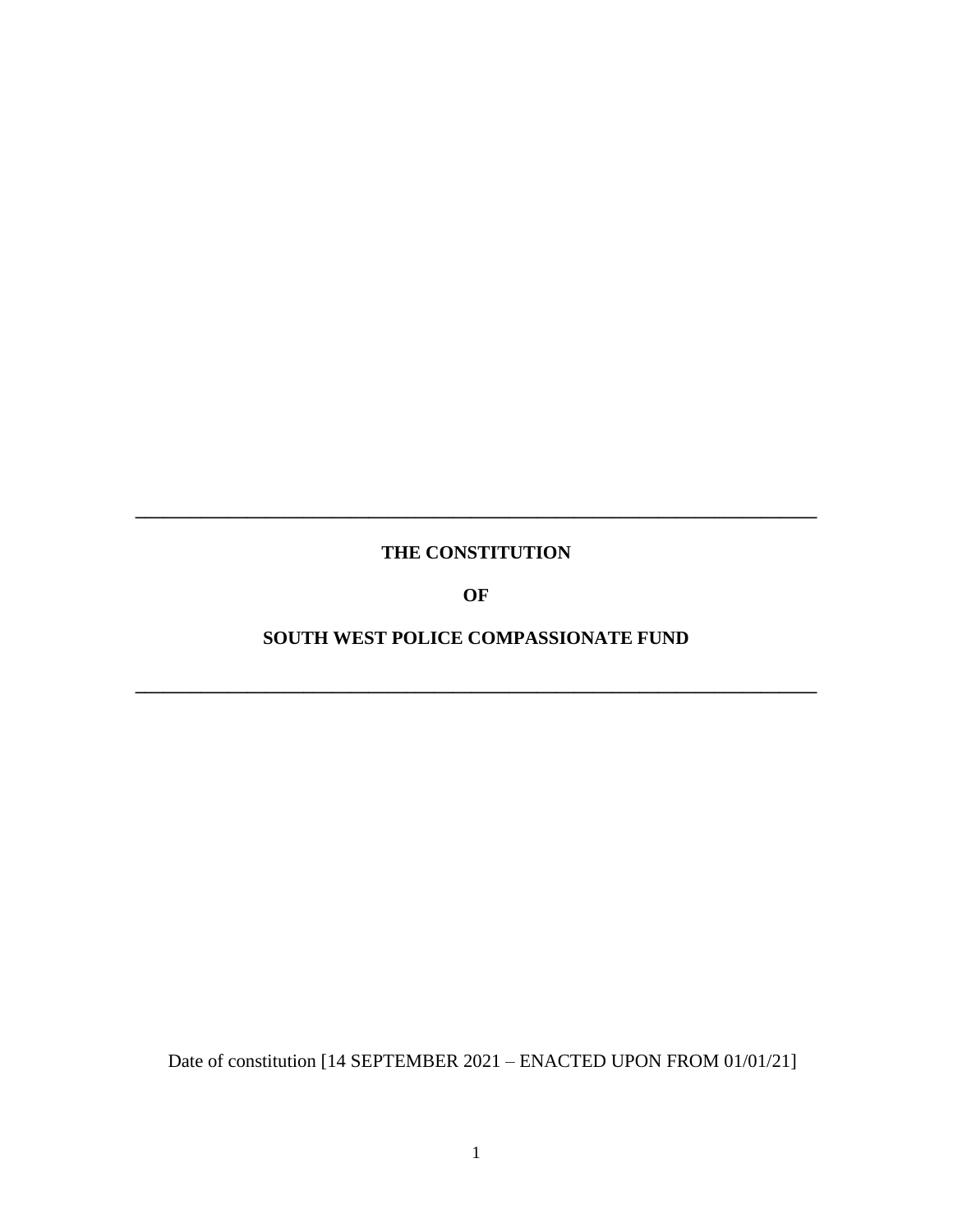# **1. Name**

The name of the Charitable Incorporated Organisation ("the CIO") is South West Police Compassionate Fund.

# **2. National location of principal office**

The CIO must have a principal office in England or Wales. The principal office of the CIO is in England.

#### **3. Objects**

The objects of the CIO are the prevention or relief of poverty, suffering, distress, ill-health or financial hardship amongst the Beneficiaries, in particular but not exclusively by providing such financial assistance and support to those individuals in such ways as the charity trustees see fit from time to time.

# **4. Powers**

The CIO has power to do anything which is calculated to further its objects or is conducive or incidental to doing so. In particular, the CIO has power to:

- (a) Borrow money and to charge the whole or any part of its property as security for the repayment of the money borrowed. The CIO must comply as appropriate with sections 124 and 125 of the Charities Act 2011, if it wishes to mortgage land.
- (b) Buy, take on lease or in exchange, hire or otherwise acquire any property and to maintain and equip it for use.
- (c) Sell, lease or otherwise dispose of all or any part of the property belonging to the CIO. In exercising this power, the CIO must comply as appropriate with sections 117 and 119-123 of the Charities Act 2011.
- (d) Employ and remunerate such staff as are necessary for carrying out the work of the CIO. The CIO may employ or remunerate a charity trustee only to the extent that it is permitted to do so by clause 6 (Benefits and payments to charity trustees and connected persons) and provided it complies with the conditions of that clause.
- (e) Deposit or invest funds, employ a professional fund-manager, and arrange for the investments or other property of the CIO to be held in the name of a nominee, in the same manner and subject to the same conditions as the trustees of a trust are permitted to do by the Trustee Act 2000.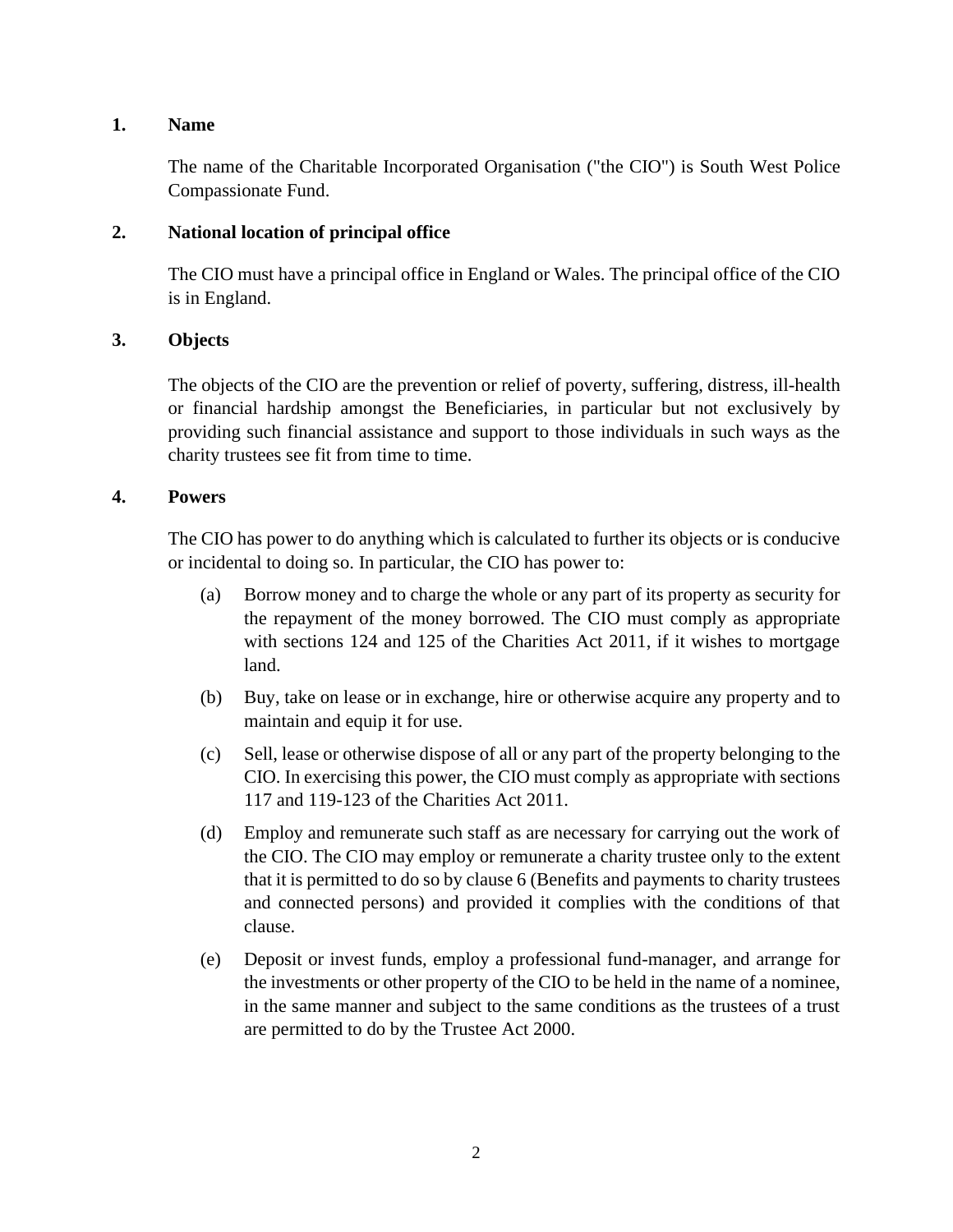# **5. Application of income and property**

- 5.1 The income and property of the CIO must be applied solely towards the promotion of the objects.
	- (a) a charity trustee is entitled to be reimbursed from the property of the CIO or may pay out of such property reasonable expenses properly incurred by them when acting on behalf of the CIO.
	- (b) a charity trustee may benefit from trustee indemnity insurance cover purchased at the CIO's expense in accordance with, and subject to the conditions in, section 189 of the Charities Act 2011.
- 5.2 None of the income or property of the CIO may be paid or transferred directly or indirectly by way of dividend, bonus or otherwise by way of profit to any member of the CIO.
- 5.3 Nothing in this clause shall prevent a charity trustee or connected person receiving any benefit or payment which is authorised by clause 6.

# **6. Benefits and payments to charity trustees and connected persons**

#### 6.1 **General provisions**

No charity trustee or connected person may:

- (a) Buy or receive any goods or services from the CIO on terms preferential to those applicable to members of the public.
- (b) Sell goods, services, or any interest in land to the CIO.
- (c) Be employed by, or receive any remuneration from, the CIO.
- (d) Receive any other financial benefit from the CIO,

unless the payment or benefit is permitted by clause 6.2 or authorised by the court or the prior written consent of the Charity Commission ("the Commission") has been obtained. In this clause, a "financial benefit" means a benefit, direct or indirect, which is either money or has a monetary value.

#### 6.2 **Scope and powers permitting trustees' or connected persons' benefits**

- (a) A charity trustee or connected person may receive a benefit from the CIO as a beneficiary of the CIO provided that a majority of the trustees do not benefit in this way.
- (b) A charity trustee or connected person may enter into a contract for the supply of services, or of goods that are supplied in connection with the provision of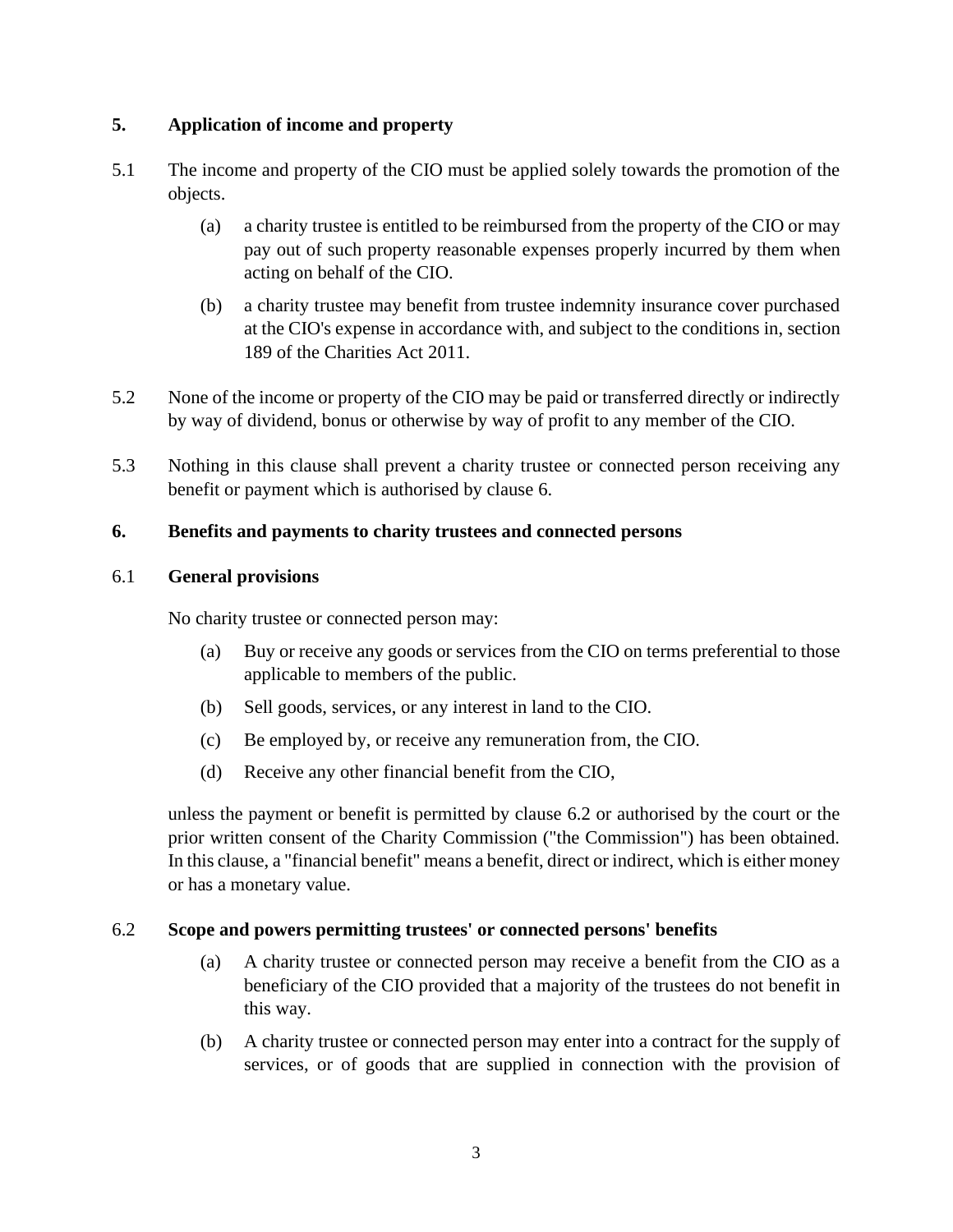services, to the CIO where that is permitted in accordance with, and subject to the conditions in, sections 185 to 188 of the Charities Act 2011.

- <span id="page-3-0"></span>(c) Subject to clause 6.3 a charity trustee or connected person may provide the CIO with goods that are not supplied in connection with services provided to the CIO by the charity trustee or connected person.
- (d) A charity trustee or connected person may receive interest on money lent to the CIO at a reasonable and proper rate which must be not more than the Bank of England bank rate (also known as the base rate).
- (e) A charity trustee or connected person may receive rent for premises let by the trustee or connected person to the CIO. The amount of the rent and the other terms of the lease must be reasonable and proper. The charity trustee concerned must withdraw from any meeting at which such a proposal or the rent or other terms of the lease are under discussion.
- (f) A charity trustee or connected person may take part in the normal trading and fundraising activities of the CIO on the same terms as members of the public.

# 6.3 **Payment for supply of goods only – controls**

The CIO and its charity trustees may only rely upon the authority provided by clause 6.[2\(c\)](#page-3-0) if each of the following conditions is satisfied:

- (a) The amount or maximum amount of the payment for the goods is set out in a written agreement in advance between the CIO and the charity trustee or connected person supplying the goods ("the supplier").
- (b) The amount or maximum amount of the payment for the goods does not exceed what is reasonable in the circumstances for the supply of the goods in question.
- (c) The other charity trustees are satisfied that it is in the best interests of the CIO to contract with the supplier rather than with someone who is not a charity trustee or connected person. In reaching that decision the charity trustees must balance the advantage of contracting with a charity trustee or connected person against the disadvantages of doing so.
- (d) The supplier is absent from the part of any meeting at which there is discussion of the proposal to enter into a contract or arrangement with them with regard to the supply of goods to the CIO.
- (e) The supplier does not vote on any such matter and is not to be counted when calculating whether a quorum of charity trustees is present at the meeting.
- (f) The reason for their decision is recorded by the charity trustees in the minute book.
- (g) A majority of the charity trustees then in office are not in receipt of remuneration or payments authorised by clause 6.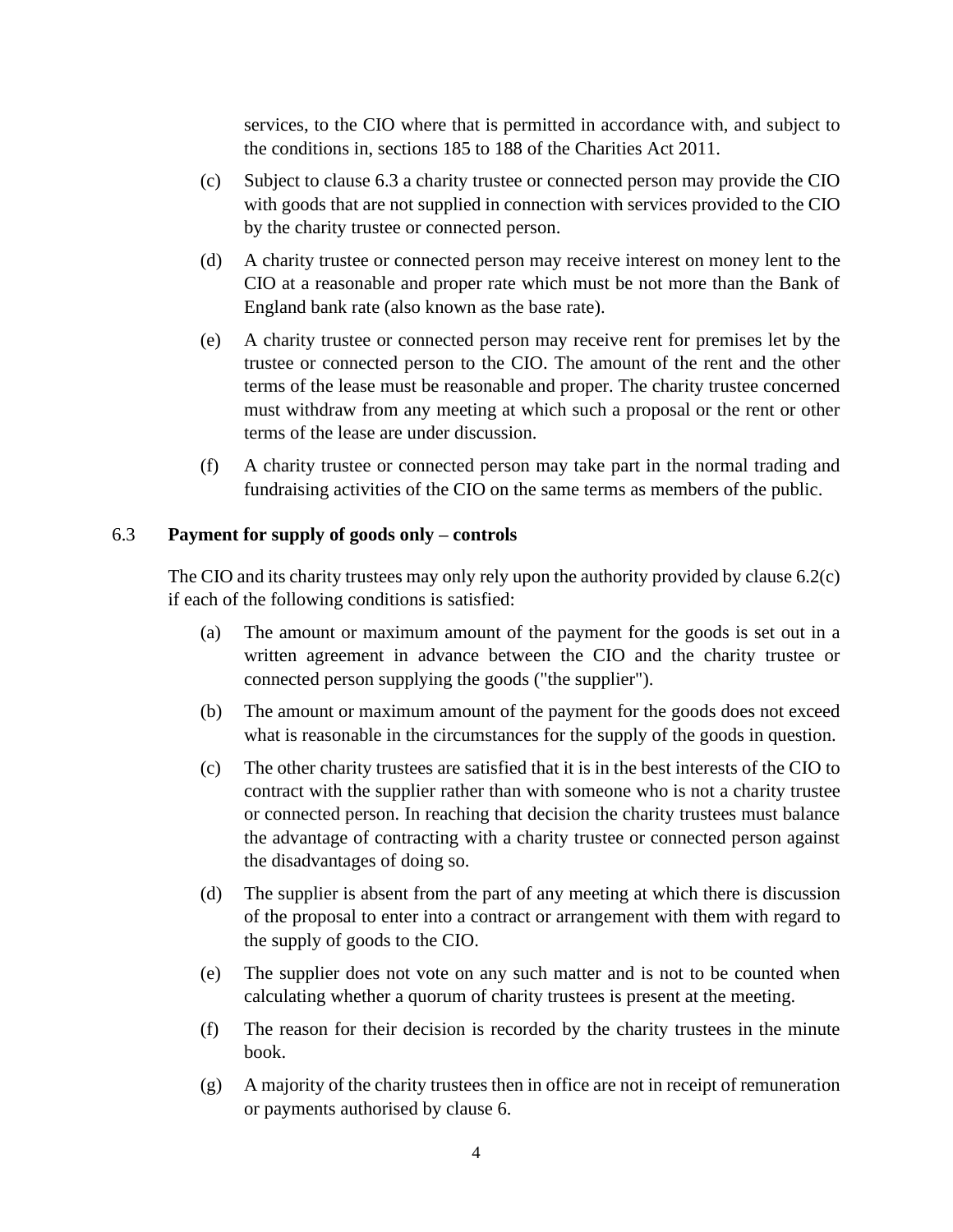- 6.4 In clause 6.2 and clause 6.3:
	- (a) "The CIO" includes any company in which the CIO:
		- (i) holds more than 50% of the shares; or
		- (ii) controls more than 50% of the voting rights attached to the shares; or
		- (iii) has the right to appoint one or more directors to the board of the company.
	- (b) "Connected person" includes any person within the definition set out in clause 31 (Interpretation).

# **7. Conflicts of interest and conflicts of loyalty**

- 7.1 A charity trustee must:
	- (a) Declare the nature and extent of any interest, direct or indirect, which they have in a proposed transaction or arrangement with the CIO or in any transaction or arrangement entered into by the CIO which has not previously been declared; and
	- (b) Absent themselves from any discussions of the charity trustees in which it is possible that a conflict of interest will arise between their duty to act solely in the interests of the CIO and any personal interest (including but not limited to any financial interest and any other conflict of interest which arises or may reasonably arise because the charity trustee concerned or a connected person is receiving or stands to receive a benefit (other than payment of a premium for trustee indemnity insurance pursuant to clause 5.1(b)) from the CIO, or has some separate interest or duty in a matter to be decided, or in relation to information which is confidential to the CIO).
- 7.2 Any charity trustee absenting themselves from any discussions in accordance with clause 7.1 must not vote or be counted as part of the quorum in any decision of the charity trustees on the matter.

#### **8. Liability of members to contribute to the assets of the CIO if it is wound up**

If the CIO is wound up, the members of the CIO have no liability to contribute to its assets and no personal responsibility for settling its debts and liabilities.

#### **9. Charity trustees**

### 9.1 **Functions and duties of charity trustees**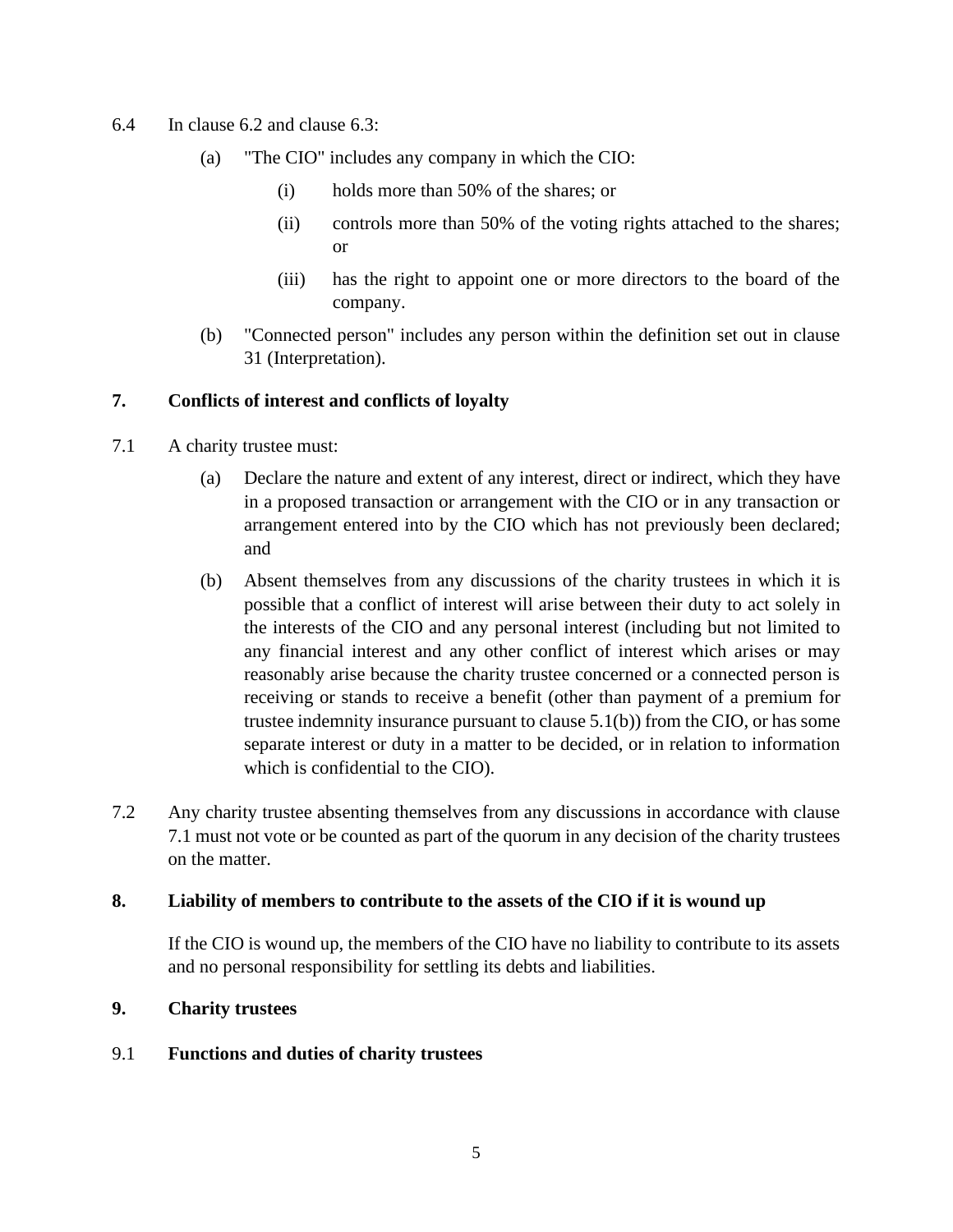The charity trustees shall manage the affairs of the CIO and may for that purpose exercise all the powers of the CIO. It is the duty of each charity trustee:

- (a) To exercise their powers and to perform their functions in their capacity as a trustee of the CIO in the way they decide in good faith would be most likely to further the purposes of the CIO.
- (b) To exercise, in the performance of those functions, such care and skill as is reasonable in the circumstances having regard in particular to:
	- (i) any special knowledge or experience that they have or holds themselves out as having; and,
	- (ii) if they act as a charity trustee of the CIO in the course of a business or profession, to any special knowledge or experience that it is reasonable to expect of a person acting in the course of that kind of business or profession.

# 9.2 **Appointment of Chairman, Vice-Chairman and Secretary**

The charity trustees may:

- (a) appoint (and remove) any person (who may be a charity trustee) to act as Secretary to the CIO for a term of up to 3 years on such terms, and to fulfil such duties as the charity trustees shall decide from time to time;
- (b) appoint (and remove) a Chairman, a Vice-Chairman and other honorary officers from among their number for a term of up to 3 years, each with such duties and responsibilities which the charity trustees may decide from time to time provided that the Chairman, Vice-Chairman or such other honorary officers shall have no additional functions or powers except those conferred by this constitution or delegated to them by the charity trustees.

# 9.3 **Eligibility for trusteeship**

To be eligible to be appointed as a charity trustee the following requirements shall apply:-

- (a) Every charity trustee must be a natural person.
- (b) No individual may be appointed as a charity trustee of the CIO:
	- (i) if they are under the age of 16 years; or
	- (ii) if they would automatically cease to hold office under the provisions of clause 12.1(e).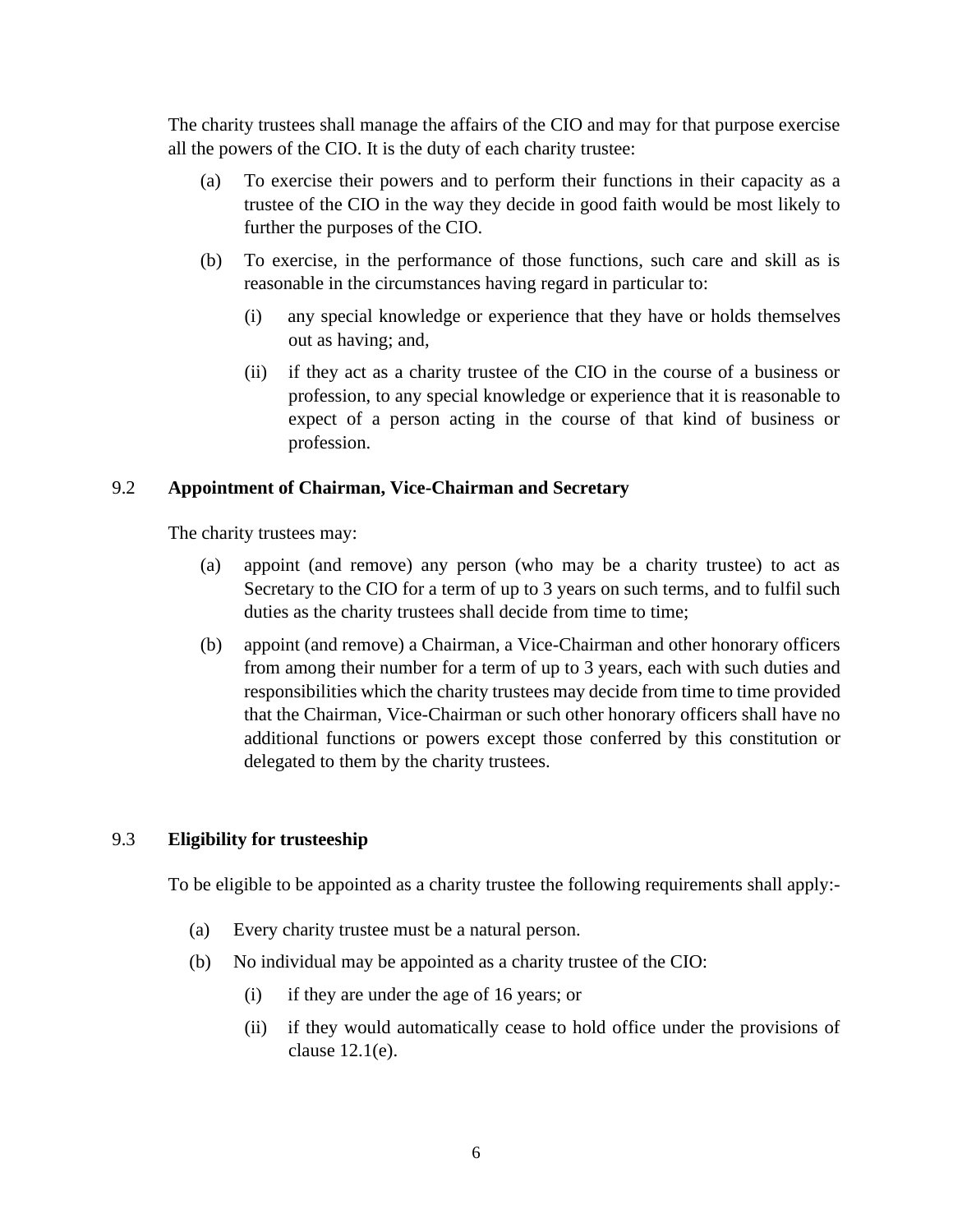- (c) No one is entitled to act as a charity trustee whether on appointment or on any re-appointment until they have expressly acknowledged, in whatever way the charity trustees decide, their acceptance of the office of charity trustee.
- (d) At least one of the trustees of the CIO must be 18 years of age or over. If there is no trustee aged at least 18 years, the remaining trustees may only act to call a meeting of the charity trustees, or appoint a new charity trustee.
- (e) No one is entitled to act a charity trustee until they have completed to the satisfaction of the charity trustees the Commission's "Charity Trustee: Declaration of Eligibility and Responsibility" form;
- (f) No one is entitled to act a charity trustee until they have successfully completed such checks as shall be specified by the charity trustees from time to time, including without limitation any anti money laundering and Disclosure and Barring Service checks;
- (g) An Officer shall only be entitled to act as a charity trustee if they have been a paid up member of the Fund for at least 12 months prior to their appointment.

# 9.4 **Number of charity trustees**

- (a) There must be at least three charity trustees. If the number falls below this minimum, the remaining charity trustee or trustees may act only to call a meeting of the charity trustees, or appoint a new charity trustee.
- (b) The maximum number of charity trustees is fifteen (15), of which up to ten shall be Officers. The charity trustees may not appoint any charity trustee if as a result the number of charity trustees would exceed the maximum.

#### 9.5 **First charity trustees**

The first charity trustees shall be those individuals who details are set out in the Schedule of this Constitution and who shall be appointed for an initial fixed period as set out against their respective names in the Schedule.

#### **10. Appointment of charity trustees**

- 10.1 Apart from the first charity trustees, every charity trustee must be appointed for a term of three years by a resolution passed at a properly convened meeting of the charity trustees.
- 10.2 In selecting individuals for appointment as appointed charity trustees, the charity trustees must have regard to the skills, knowledge and experience needed for the effective administration of the CIO.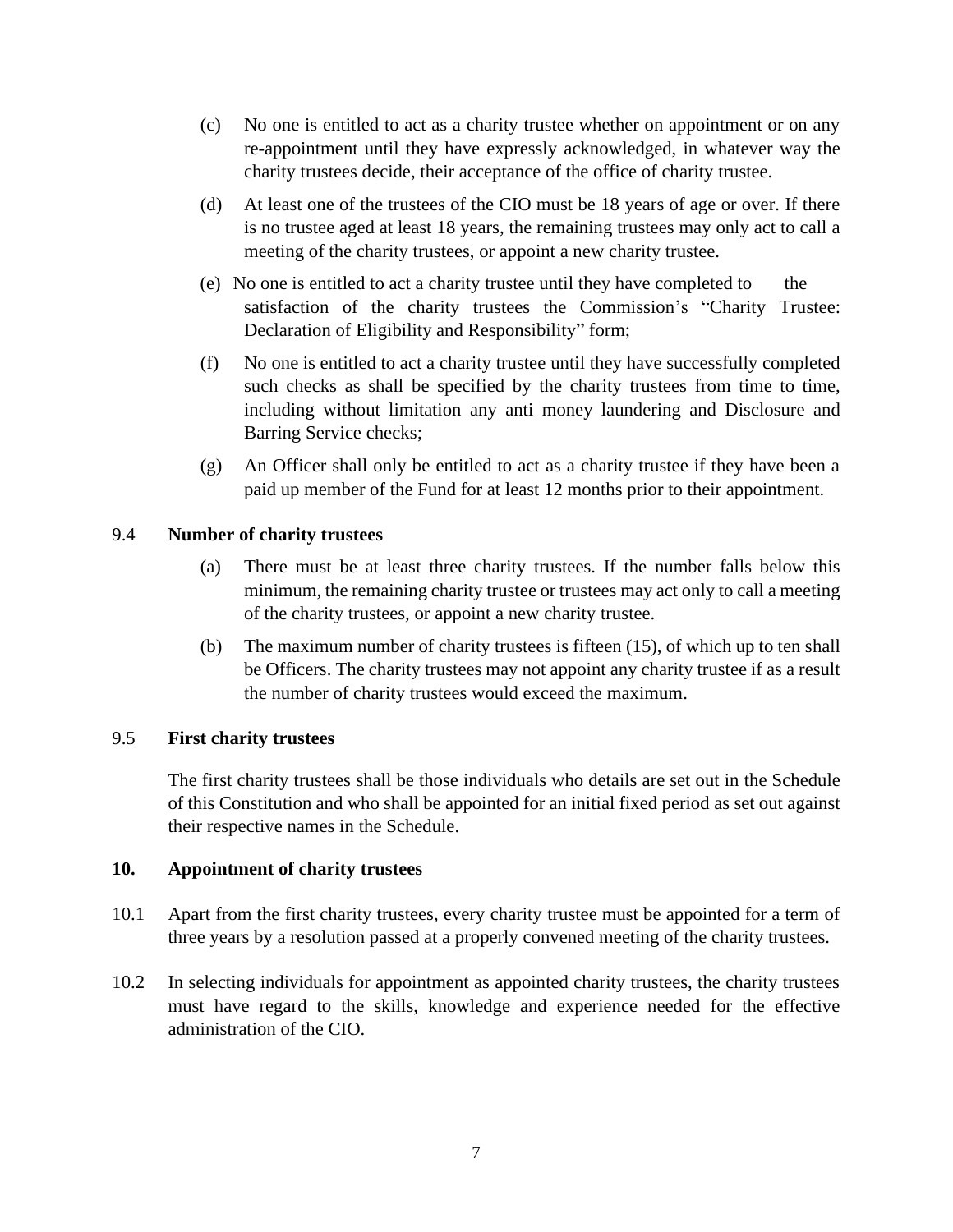### **11. Information for new charity trustees**

The charity trustees will make available to each new charity trustee, on or before their first appointment:

- (a) a copy of the current version of this constitution;
- (b) a copy of the CIO's latest Trustees' Annual Report and statement of accounts;
- (c) a copy of the charity trustees board meeting minutes for the 12 month preceding their appointment;
- (d) a copy of any code of conduct adopted by the charity trustees from time to time; and
- (e) a copy of all awards made by the CIO in the previous 12 month period.

#### **12. Retirement and removal of charity trustees**

- 12.1 A charity trustee ceases to hold office if they:
	- (a) retires by notifying the CIO in writing (but only if enough charity trustees will remain in office when the notice of resignation takes effect to form a quorum for meetings);
	- (b) is absent without the permission of the charity trustees from all their meetings held within a period of six months and the trustees resolve that their office be vacated;
	- (c) dies;
	- (d) in the written opinion, given to the CIO, of a registered medical practitioner treating that person, has become physically or mentally incapable of acting as a director and may remain so for more than three months;
	- (e) is disqualified from acting as a charity trustee by virtue of sections 178-180 of the Charities Act 2011 (or any statutory re-enactment or modification of that provision); or
	- (f) the charity trustees decide that it is in the best interests of the CIO that the charity trustee in question should be removed from trusteeship, and pass a resolution to that effect. Before the charity trustees take any such decision to remove someone from trusteeship of the CIO they must:
		- (i) inform the charity trustee concerned of the reasons why it is proposed to remove them from trusteeship;
		- (ii) give the charity trustee concerned at least 21 clear days notice in which to make representations to the charity trustees as to why they should not be removed;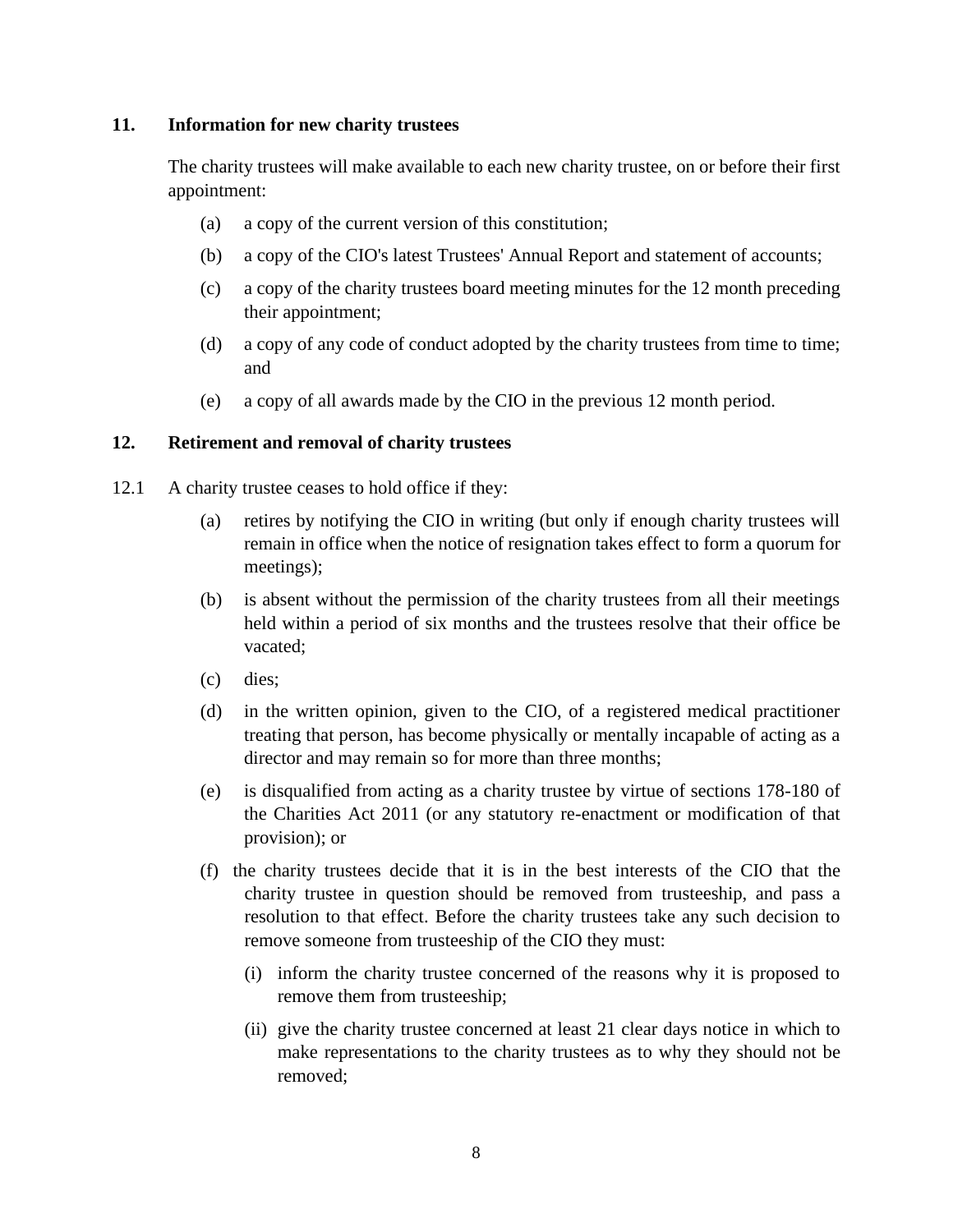- (iii) at a duly constituted meeting of the charity trustees, consider whether or not the charity trustee concerned should be removed from trusteeship;
- (iv) consider at that meeting any representations which the charity trustee concerned makes as to why they should not be removed; and
- (v) allow the charity trustee concerned, or their representative, to make those representations in person at that meeting, if the charity trustee concerned so chooses.
- 12.2 Any person retiring as a charity trustee is eligible for reappointment.
- 12.3 A charity trustee who has served for three consecutive terms may not be reappointed for a fourth consecutive term but may be reappointed after an interval of at least one year, save that the charity trustees may vary the provisions of this clause to agree to an appointment of further three year periods in exceptional circumstances where the charity trustee shall possess any skills, knowledge and experience which are seen as critical to the effective administration of the CIO.

# **13. Taking of decisions by charity trustees**

- 13.1 Any decision may be taken either:
	- (a) At a meeting of the charity trustees.
	- (b) By resolution in writing or electronic form agreed by a majority of all of the charity trustees, which may comprise either a single document or several documents containing the text of the resolution in like form to which a majority of all of the charity trustees has signified their agreement. Such a resolution shall be effective provided that:
		- (i) a copy of the proposed resolution has been sent, at or as near as reasonably practicable to the same time, to all of the charity trustees; and
		- (ii) the majority of all of the charity trustees has signified agreement to the resolution in a document or documents which has or have been authenticated by their signature, by a statement of their identity accompanying the document or documents, or in such other manner as the charity trustees have previously resolved, and delivered to the CIO at its principal office or such other place as the trustees may resolve within 28 days of the circulation date.

### **14. Delegation by charity trustees**

14.1 The charity trustees may delegate any of their powers or functions to a committee or committees, and, if they do, they shall determine the terms and conditions on which the delegation is made. The charity trustees may at any time alter those terms and conditions, or revoke the delegation.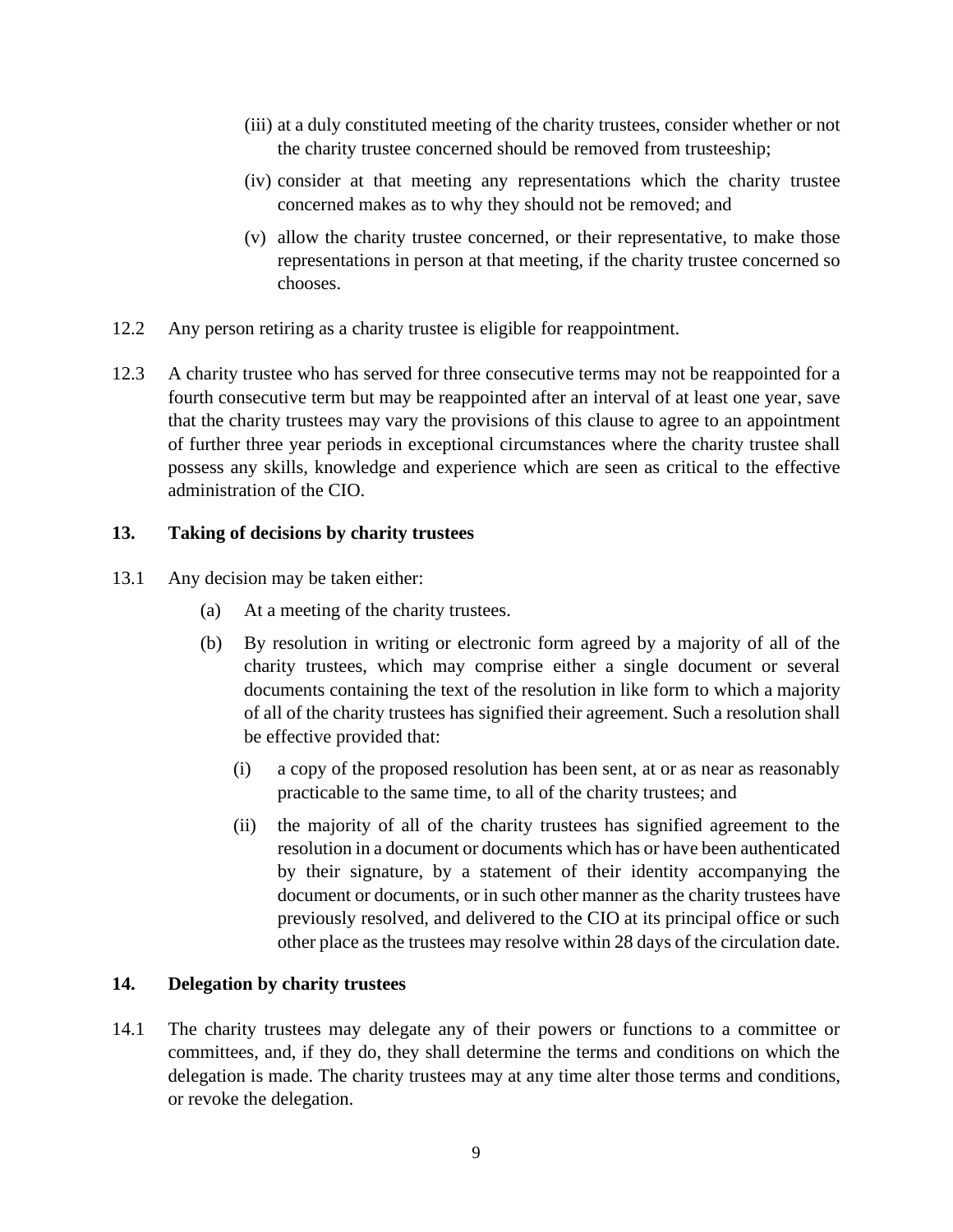- 14.2 This power is in addition to the power of delegation in the General Regulations and any other power of delegation available to the charity trustees, but is subject to the following requirements:
	- (a) A committee may consist of two or more persons, but at least one member of each committee must be a charity trustee.
	- (b) The acts and proceedings of any committee must be brought to the attention of the charity trustees as a whole as soon as is reasonably practicable.
	- (c) The charity trustees shall from time to time review the arrangements which they have made for the delegation of their powers.
- 14.3 The charity trustees may appoint advisory committees (whether including charity trustees or not) to advise on any matters and in whatever manner the Trustees decide but an advisory committee will act only in an advisory capacity and may not carry out any functions of the charity trustees.

# **15. Meetings and proceedings of charity trustees**

# 15.1 **Calling meetings**

- (a) The Chairman, or any other charity trustees representing not less than 25% of the total number of charity trustees may call a meeting of the charity trustees ("Proposing Trustees").
- (b) No later than 21 days prior to date of the meeting, the Proposing Trustees shall serve on the remaining charity trustees written notice providing details of the proposed date of the meeting and business to be transacted at the meeting, together with copies of any documentation which it is proposed will be discussed at the meeting.
- (c) Subject to that, the charity trustees shall decide how their meetings are to be called, and what notice is required.

# 15.2 **Chairing of meetings**

The charity trustees may appoint one of their number to chair their meetings ("the Chairman") and to appoint one of their number to chair their meetings in the absence of the Chairman (the "Vice-Chairman") and may at any time revoke such appointments. If no-one has been so appointed, or if appointed Chairman or Vice-Chairman is unwilling to preside or is not present within 10 minutes after the time of the meeting, the charity trustees present may appoint one of their number to chair that meeting.

# 15.3 **Procedure at meetings**

(a) No decision shall be taken at a meeting unless a quorum is present at the time when the decision is taken. The quorum is the number nearest to one third of the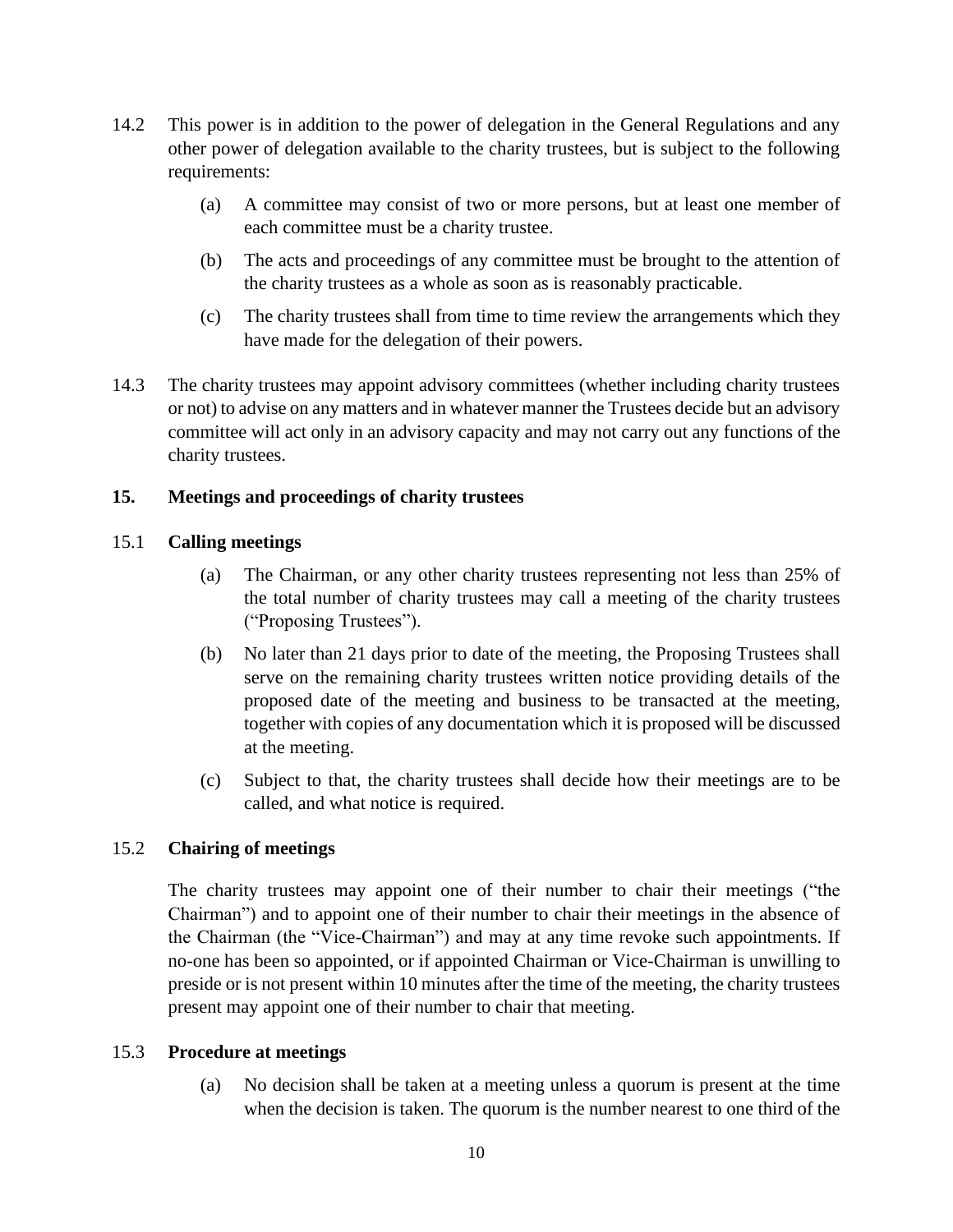total number of charity trustees (subject to a minimum of three), or such larger number as the charity trustees may decide from time to time. A charity trustee shall not be counted in the quorum present when any decision is made about a matter upon which he or she is not entitled to vote.

- (b) Questions arising at a meeting shall be decided by a majority of those eligible to vote.
- (c) In the case of an equality of votes, the person who chairs the meeting shall have a second or casting vote.
- (d) The charity trustees may allow the Chief Executive Officer (or equivalent) for the time being of the CIO and/or other individuals who are not charity trustees to attend meetings of the charity trustees or of any committees of the CIO in an advisory or observer capacity on whatever terms the Board decides, provided always that such individuals may not vote but may take part in discussions with the prior consent of the Chairman or other person appointed to chair the meeting, and such individuals may be excluded from any part of a meeting where the Chairman or other person appointed to chair the meeting considers the business is private and/or where the individual may have a conflict of interest.

#### 15.4 **Participation in meetings by electronic means**

- (a) A meeting may be held by suitable electronic means agreed by the charity trustees in which each participant may communicate with all the other participants.
- (b) Any charity trustee participating at a meeting by suitable electronic means agreed by the charity trustees in which a participant or participants may communicate with all the other participants shall qualify as being present at the meeting.
- (c) Meetings held by electronic means must comply with rules for meetings, including chairing and the taking of minutes.

#### **16. Membership of the CIO**

- 16.1 The members of the CIO shall be its charity trustees for the time being. The only persons eligible to be members of the CIO are its charity trustees. Membership of the CIO cannot be transferred to anyone else.
- 16.2 Any member and charity trustee who ceases to be a charity trustee automatically ceases to be a member of the CIO.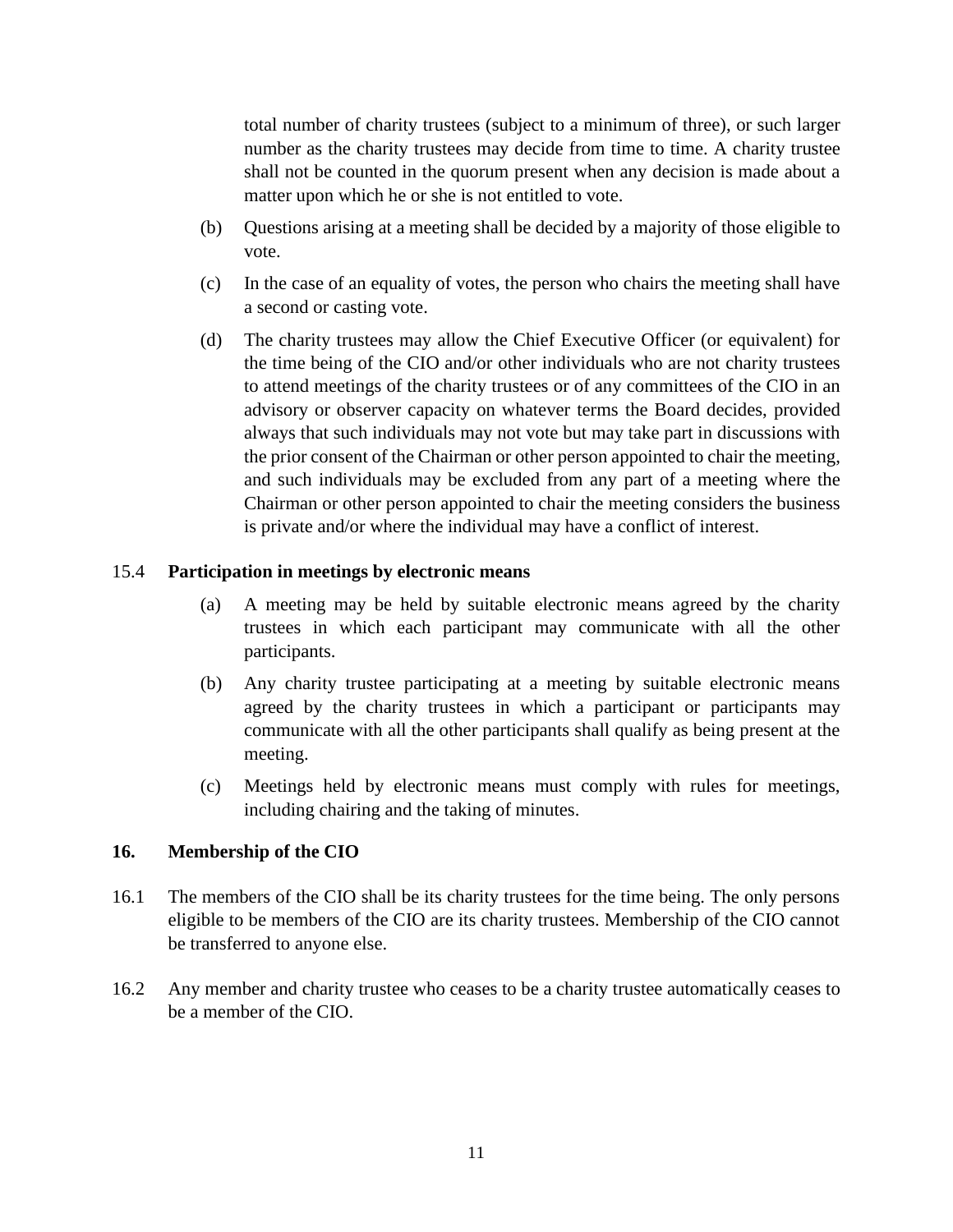# **17. Informal or associate (non-voting) membership**

- 17.1 The charity trustees may create associate or other classes of non-voting membership, and may determine the rights and obligations of any such members (including payment of membership fees), and the conditions for admission to, and termination of membership of any such class of members.
- 17.2 Other references in this constitution to "members" and "membership" do not apply to nonvoting members, and non-voting members do not qualify as members for any purpose under the Charities Acts, General Regulations or Dissolution Regulations.

# **18. Decisions which must be made by the members of the CIO**

- 18.1 Any decision to:
	- (a) amend the constitution of the CIO;
	- (b) amalgamate the CIO with, or transfer its undertaking to, one or more other CIOs, in accordance with the Charities Act 2011; or
	- (c) wind up or dissolve the CIO (including transferring its business to any other charity),

must be made by a resolution of the members of the CIO (rather than a resolution of the charity trustees).

- 18.2 Decisions of the members may be made either:
	- (a) by resolution at a general meeting; or
	- (b) by resolution in writing, in accordance with clause 18.4.
- 18.3 Any decision specified in clause 18.1 must be made in accordance with the provisions of clause 28 (Amendment of constitution), clause 30 (Voluntary winding up or dissolution), or the provisions of the Charities Act 2011, the General Regulations or the Dissolution Regulations as applicable. Those provisions require the resolution to be agreed by a 75% majority of those members voting at a general meeting, or agreed by all members in writing.
- 18.4 Except where a resolution in writing must be agreed by all the members, such a resolution may be agreed by a simple majority of all the members who are entitled to vote on it. Such a resolution shall be effective provided that:
	- (a) A copy of the proposed resolution has been sent to all the members eligible to vote.
	- (b) The required majority of members has signified its agreement to the resolution in a document or documents which are received at the principal office within the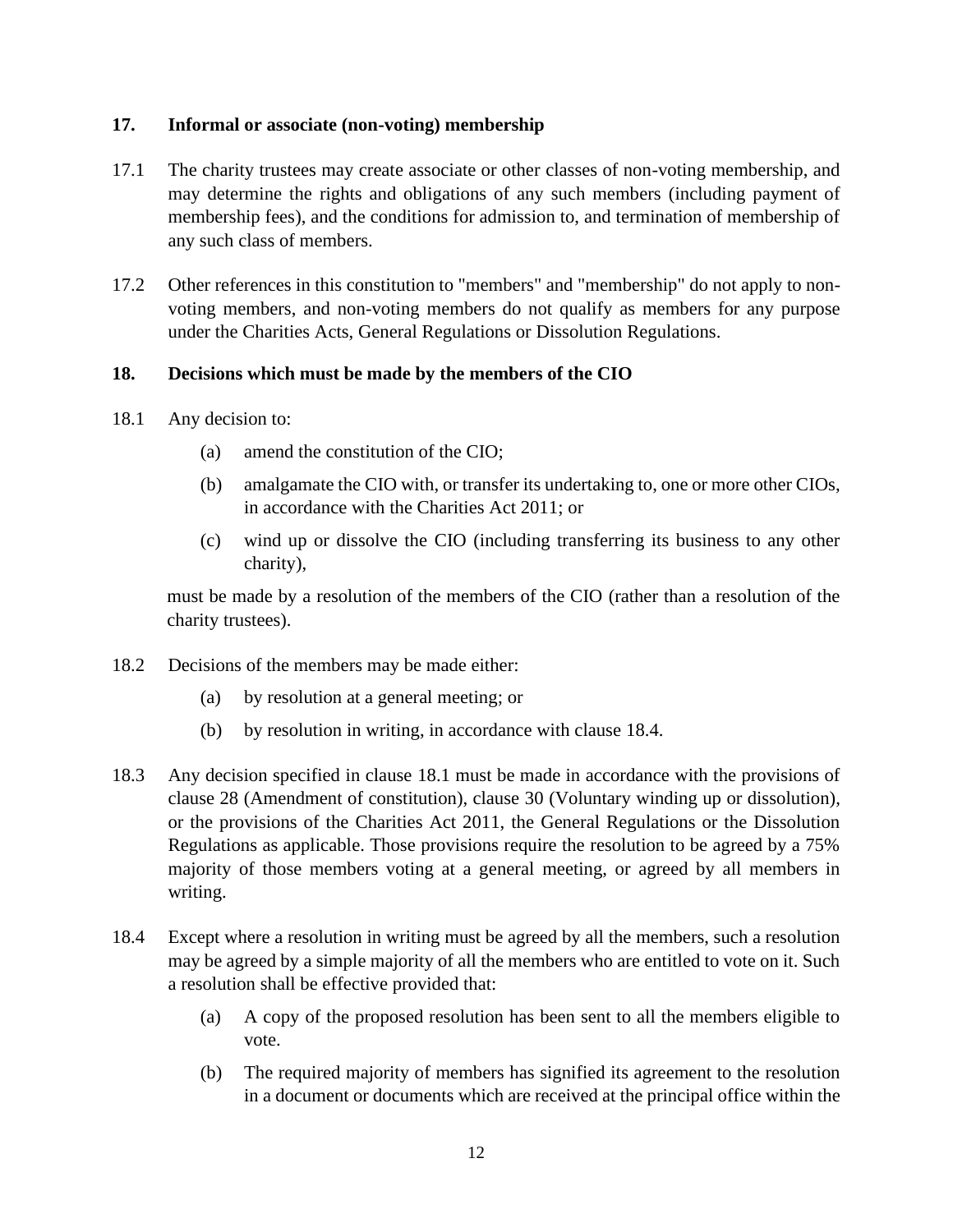period of 28 days beginning with the circulation date. The document signifying a member's agreement must be authenticated by their signature, by a statement of their identity accompanying the document, or in such other manner as the CIO has specified.

18.5 The resolution in writing may comprise several copies to which one or more members has signified their agreement. Eligibility to vote on the resolution is limited to members who are members of the CIO on the date when the proposal is first circulated.

# **19. General meetings of members**

# 19.1 **Calling of general meetings of members**

The charity trustees may designate any of their meetings as a general meeting of the members of the CIO. The purpose of such a meeting is to discharge any business which must by law be discharged by a resolution of the members of the CIO as specified in clause 18 (Decisions which must be made by the members of the CIO).

# 19.2 **Notice of general meetings of members**

- (a) The minimum period of notice required to hold a general meeting of the members of the CIO is 21 days.
- (b) Except where a specified period of notice is strictly required by another clause in this constitution, by the Charities Act 2011 or by the General Regulations, a general meeting may be called by shorter notice if it is so agreed by a majority of the members of the CIO.
- (c) Proof that an envelope containing a notice was properly addressed, prepaid and posted; or that an electronic form of notice was properly addressed and sent, shall be conclusive evidence that the notice was given. Notice shall be deemed to be given 48 hours after it was posted or sent.

#### 19.3 **Procedure at general meetings of members**

The provisions in clause 15.2 to clause 15.4 governing the chairing of meetings, procedure at meetings and participation in meetings by electronic means apply to any general meeting of the members, with all references to charity trustees to be taken as references to members.

#### **20. Saving provisions**

- <span id="page-12-0"></span>20.1 Subject to clause [20.2,](#page-13-0) all decisions of the charity trustees, or of a committee of charity trustees, shall be valid notwithstanding the participation in any vote of a charity trustee:
	- (a) who was disqualified from holding office;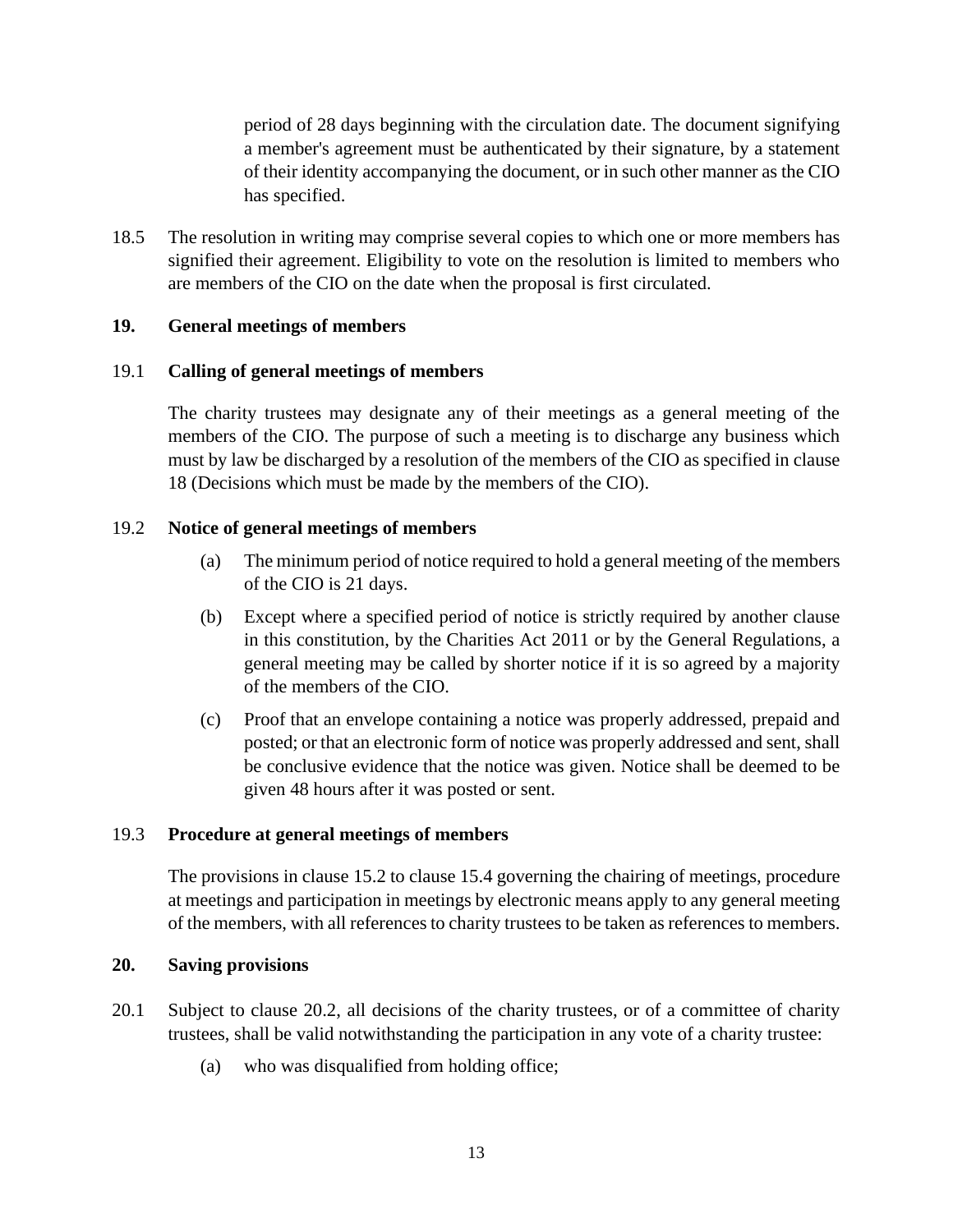- (b) who had previously retired or who had been obliged by the constitution to vacate office;
- (c) who was not entitled to vote on the matter, whether by reason of a conflict of interest or otherwise;

If, without the vote of that charity trustee and that charity trustee being counted in the quorum, the decision has been made by a majority of the charity trustees at a quorate meeting.

<span id="page-13-0"></span>20.2 Clause [20.1](#page-12-0) does not permit a charity trustee to keep any benefit that may be conferred upon them by a resolution of the charity trustees or of a committee of charity trustees if, but for clause [20.1,](#page-12-0) the resolution would have been void, or if the charity trustee has not complied with clause 7 (Conflicts of interest and conflicts of loyalty).

# **21. Execution of documents**

- 21.1 The CIO shall execute documents either by signature or by affixing its seal (if it has one).
- 21.2 A document is validly executed by signature if it is signed by at least two of the charity trustees.
- 21.3 If the CIO has a seal:
	- (a) it must comply with the provisions of the General Regulations; and
	- (b) the seal must only be used by the authority of the charity trustees or of a committee of charity trustees duly authorised by the charity trustees. The charity trustees may determine who shall sign any document to which the seal is affixed and unless otherwise so determined it shall be signed by two charity trustees.

#### **22. Use of electronic communications**

#### 22.1 **General**

The CIO will comply with the requirements of the Communications Provisions in the General Regulations and in particular:

- (a) the requirement to provide within 21 days to any member on request a hard copy of any document or information sent to the member otherwise than in hard copy form; and
- (b) any requirements to provide information to the Commission in a particular form or manner.

### 22.2 **Use of electronic communications**

(a) To the CIO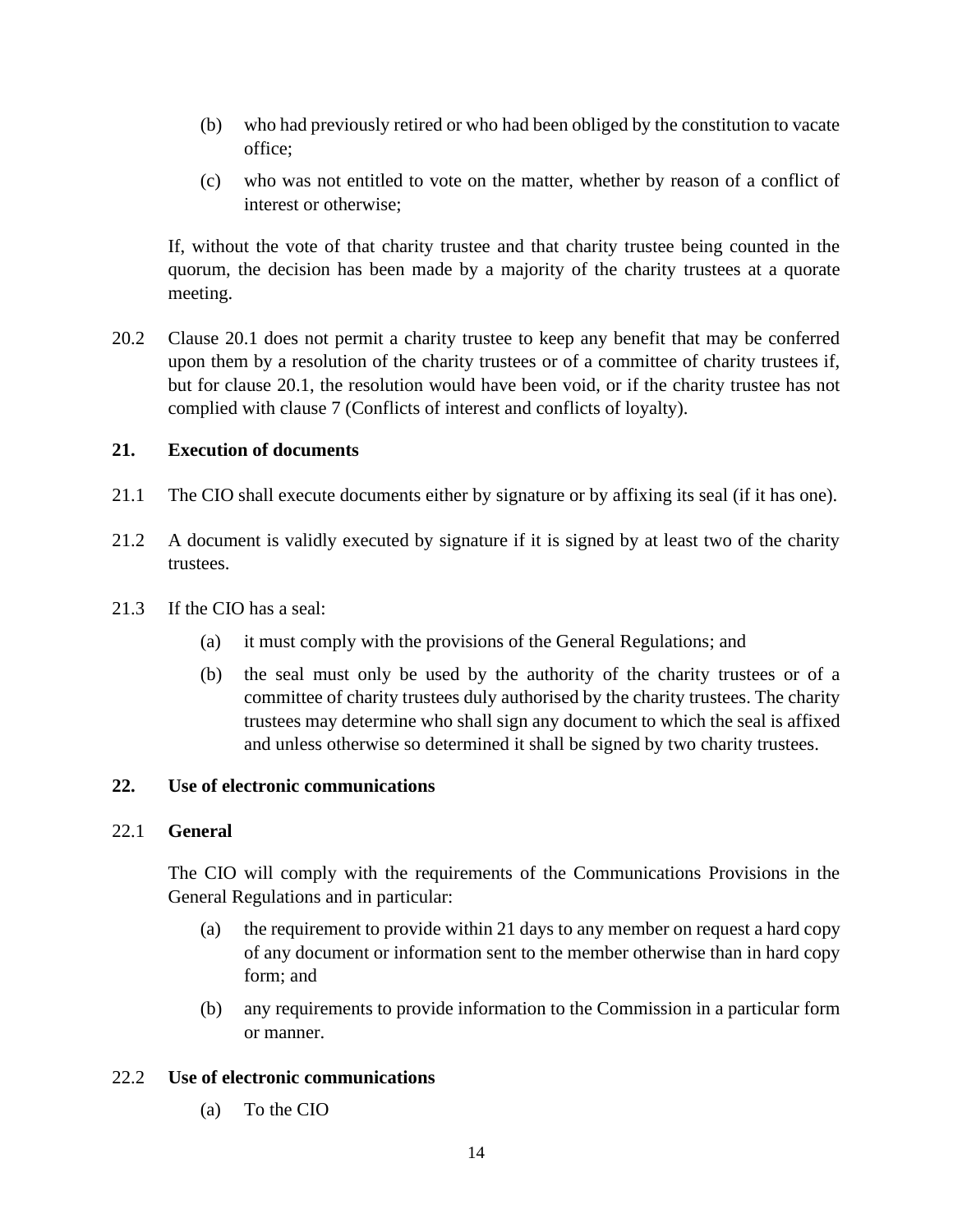Any member or charity trustee of the CIO may communicate electronically with the CIO to an address specified by the CIO for the purpose, so long as the communication is authenticated in a manner which is satisfactory to the CIO.

- (b) By the CIO
	- (i) Any member or charity trustee of the CIO, by providing the CIO with their email address or similar, is taken to have agreed to receive communications from the CIO in electronic form at that address, unless the member has indicated to the CIO their unwillingness to receive such communications in that form.
	- (ii) The charity trustees may, subject to compliance with any legal requirements, by means of publication on its website:
		- (aa) Provide the members with the notice referred to in clause 19.2 (Notice of general meetings of members).
		- (bb) Give charity trustees notice of their meetings in accordance with clause 15.1 (Calling meetings).
		- (cc) Submit any proposal to the members or charity trustees for decision by written resolution in accordance with the CIO's powers under clause 18 (Decisions which must be made by the members of the CIO) and clause 18.4 (Decisions taken by resolution in writing).
- (c) The charity trustees must:
	- (i) Take reasonable steps to ensure that members and charity trustees are promptly notified of the publication of any such notice or proposal.
	- (ii) Send any such notice or proposal in hard copy form to any member or charity trustee who has not consented to receive communications in electronic form.

# **23. Keeping of Registers**

The CIO must comply with its obligations under the General Regulations in relation to the keeping of, and provision of access to, a (combined) register of its members and charity trustees.

#### **24. Minutes**

The charity trustees must keep minutes of all:

- (a) Appointments of officers made by the charity trustees.
- (b) Proceedings at general meetings of the CIO.
- (c) Meetings of the charity trustees and committees of charity trustees including: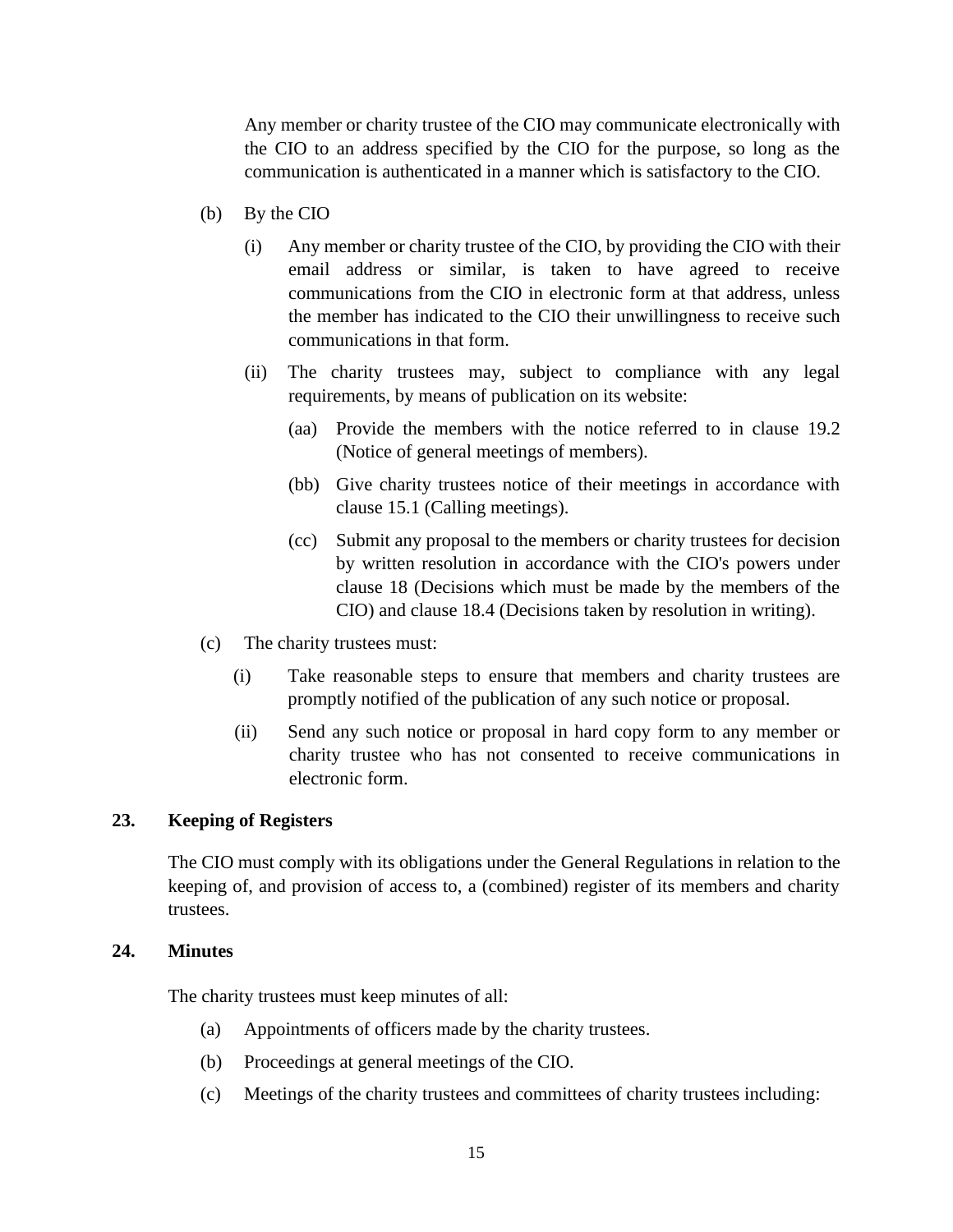- (i) the names of the charity trustees present at the meeting;
- (ii) the decisions made at the meetings; and
- (iii) where appropriate the reasons for the decisions,
- (d) Decisions made by the charity trustees otherwise than in meetings.

### **25. Accounting records, accounts, annual reports and returns, register maintenance**

- 25.1 The charity trustees must comply with the requirements of the Charities Act 2011 with regard to the keeping of accounting records, to the preparation and scrutiny of statements of account, and to the preparation of annual reports and returns. The statements of account, reports and returns must be sent to the Charity Commission, regardless of the income of the CIO, within 10 months of the financial year end.
- 25.2 The charity trustees must comply with their obligation to inform the Commission within 28 days of any change in the particulars of the CIO entered on the Central Register of Charities.

# **26. Rules**

The charity trustees may from time to time make such reasonable and proper rules or byelaws as they may deem necessary or expedient for the proper conduct and management of the CIO, but such rules or bye laws must not be inconsistent with any provision of this constitution. Copies of any such rules or bye laws currently in force must be made available to any member of the CIO on request.

# **27. Disputes**

If a dispute arises between members of the CIO about the validity or propriety of anything done by the members under this constitution, and the dispute cannot be resolved by agreement, the parties to the dispute must first try in good faith to settle the dispute by mediation before resorting to litigation.

#### **28. Amendment of constitution**

As provided by sections 224-227 of the Charities Act 2011:

- (a) This constitution can only be amended:
	- (i) by resolution agreed in writing by all members of the CIO; or
	- (ii) by a resolution passed by a 75% majority of those voting at a general meeting of the members of the CIO called in accordance with clause 19 (General meetings of members).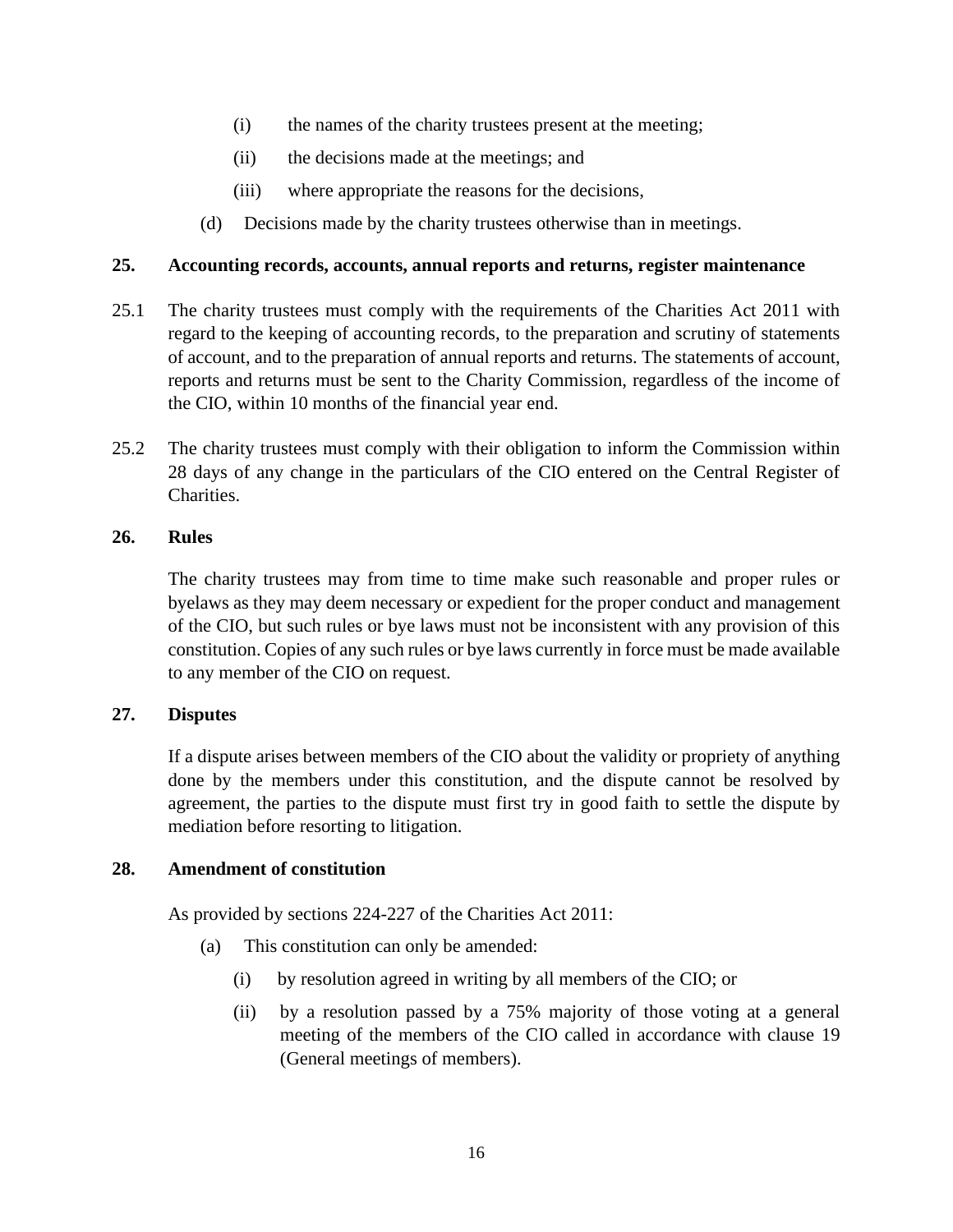- (b) Any alteration of clause 3 (Objects), clause 30 (Voluntary winding up or dissolution), this clause, or of any provision where the alteration would provide authorisation for any benefit to be obtained by charity trustees or members of the CIO or persons connected with them, requires the prior written consent of the Charity Commission.
- (c) No amendment that is inconsistent with the provisions of the Charities Act 2011 or the General Regulations shall be valid.
- (d) A copy of every resolution amending the constitution, together with a copy of the CIO's constitution as amended must be sent to the Commission by the end of the period of 15 days beginning with the date of passing of the resolution, and the amendment does not take effect until it has been recorded in the Register of Charities.

# **29. Protecting existing financial commitments**

- 29.1 The provisions of this clause 29 shall apply where the charity trustees agree to vary the categories of Beneficiaries entitled to receive financial aid or support from the CIO so as to include individuals who are not included within those categories of Beneficiaries referred to in sub-clauses (a) to (d) in the definition of 'Beneficiaries' in clause 31 (Interpretation) ("the Existing Beneficiaries").
- 29.2 Where the charity trustees agree at any properly convened meeting to vary the categories of Beneficiaries referred to at clause 29.1, the charity trustees shall take such steps as they deem reasonable to ensure that such amount of the existing capital held by the CIO as the charity trustees shall determine, together with any income and capital gains generated by that capital, (the "Capital"), shall only be applied for the benefit of the Existing Beneficiaries which may include (without limitation) making separate provision within the CIO's accounts showing the Capital and opening new bank accounts within which the Capital shall be held.
- 29.3 For the avoidance of doubt, save where the provisions of this clause 29 apply, where there is any variation to the class of Beneficiaries all capital and income shall be applied in accordance with the terms of this Constitution.

#### **30. Voluntary winding up or dissolution**

- 30.1 As provided by the Dissolution Regulations, the CIO may be dissolved by resolution of its members. Any decision by the members to wind up or dissolve the CIO can only be made:
	- (a) At a general meeting of the members of the CIO called in accordance with clause 19 (General meetings of members), of which not less than 14 days' notice has been given to those eligible to attend and vote:
		- (i) by a resolution passed by a 75% majority of those voting, or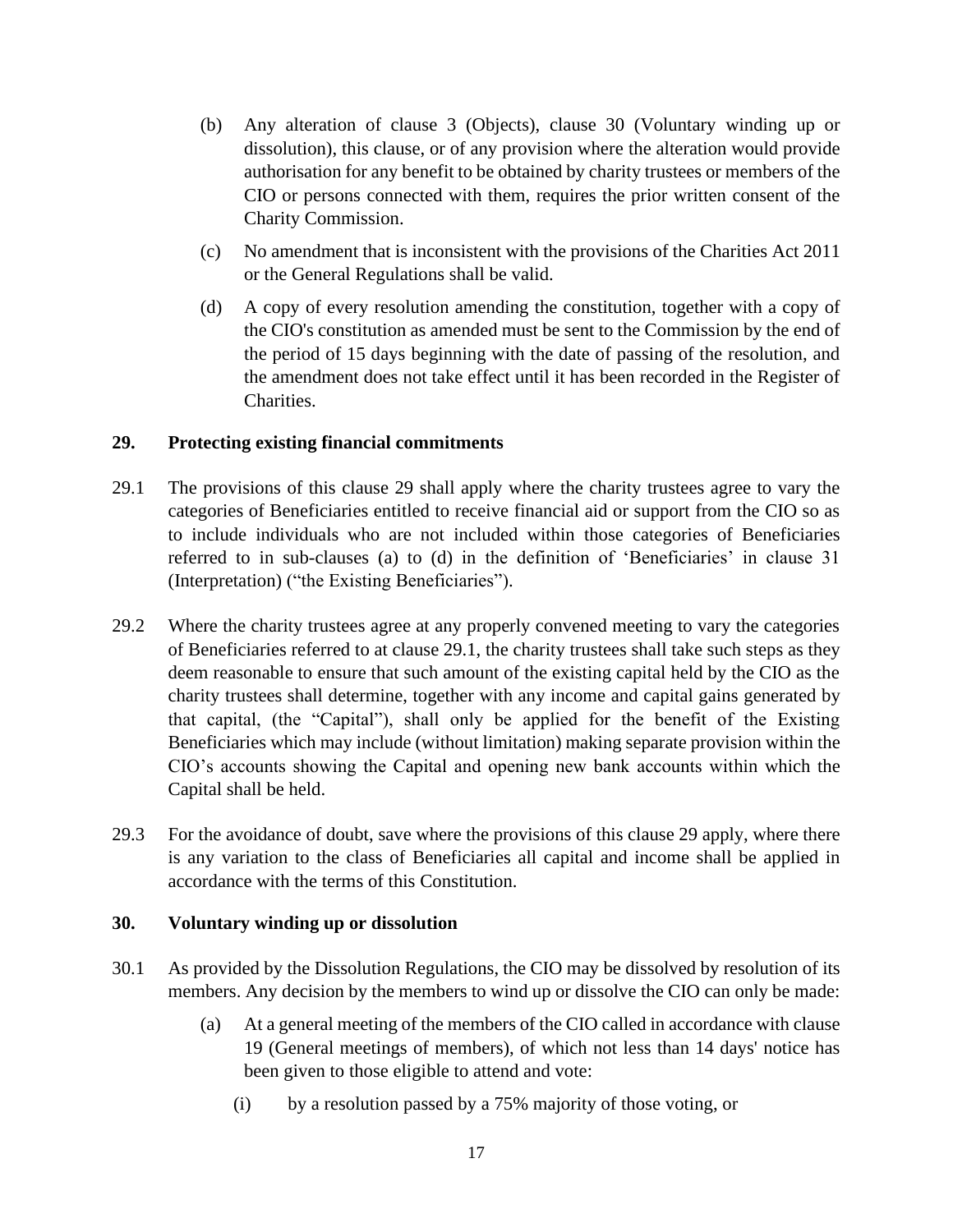- (ii) by a resolution passed by decision taken without a vote and without any expression of dissent in response to the question put to the general meeting; or
- (b) By a resolution agreed in writing by all members of the CIO.
- 30.2 Subject to the payment of all the CIO's debts:
	- (a) Any resolution for the winding up of the CIO, or for the dissolution of the CIO without winding up, may contain a provision directing how any remaining assets of the CIO shall be applied.
	- (b) If the resolution does not contain such a provision, the charity trustees must decide how any remaining assets of the CIO shall be applied.
	- (c) In either case the remaining assets must be applied for charitable purposes the same as or similar to those of the CIO, save that to the extent such remaining assets comprise any Capital (as defined in Clause 29.2) such assets must be applied for charitable purposes which are the same as or similar to the CIO and to a charity which is located within the counties of Devon, Cornwall and/or the Isles of Scilly.
- 30.3 The CIO must observe the requirements of the Dissolution Regulations in applying to the Commission for the CIO to be removed from the Register of Charities, and in particular:
	- (a) The charity trustees must send with their application to the Commission:
		- (i) a copy of the resolution passed by the members of the CIO;
		- (ii) a declaration by the charity trustees that any debts and other liabilities of the CIO have been settled or otherwise provided for in full; and
		- (iii) a statement by the charity trustees setting out the way in which any property of the CIO has been or is to be applied prior to its dissolution in accordance with this constitution;
	- (b) The charity trustees must ensure that a copy of the application is sent within seven days to every member and employee of the CIO, and to any charity trustee of the CIO who was not privy to the application.
- 30.4 If the CIO is to be wound up or dissolved in any other circumstances, the provisions of the Dissolution Regulations must be followed.

# **31. Interpretation**

In this constitution:

**"Beneficiaries"** shall mean: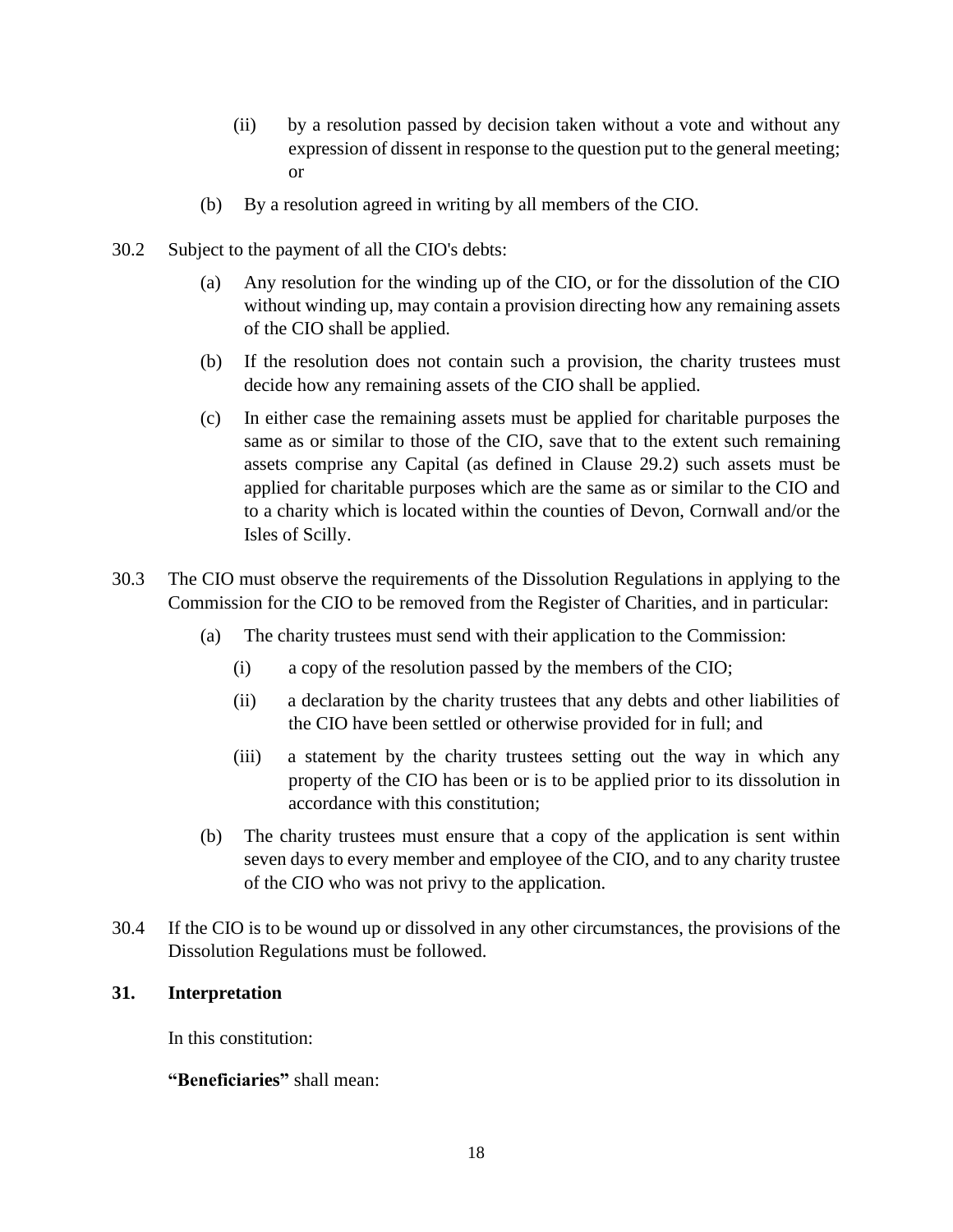- (a) Serving Police Officers with Devon and Cornwall Constabulary and/or Retired Police Officers from Devon and Cornwall Constabulary (each being referred to in this constitution as an "**Officer**");
- (b) any spouse, or civil partner (as such term is defined in section 350 of the Charities Act 2011) of an Officer where in the opinion of the charity trustees such spouse or civil partner is still living with the Officer;
- (c) any widow or widower of an Officer where in the opinion of the charity trustees the widow or widower was still living with the Officer at the time of the Officer's death;
- (d) any other person who in the opinion of the charity trustees was wholly or partly dependant of an Officer at the date of their death;
- (e) such other categories of persons which the charity trustees shall from time to time determine.

**"Chairman"** means the person appointed by the charity trustees to chair their meetings pursuant to clause 15.2.

"**charity trustee**" means a charity trustee of the CIO.

#### "**connected person**" means:

- (a) A child, parent, grandchild, grandparent, brother or sister of the charity trustee.
- (b) The spouse or civil partner of the charity trustee or of any person falling within sub-clause (a) above.
- (c) A person carrying on business in partnership with the charity trustee or with any person falling within sub-clause (a) or (b) above.
- (d) An institution which is controlled:
	- (i) by the charity trustee or any connected person falling within sub-clause (a), (b) or (c) above; or
	- (ii) by two or more persons falling within sub-clause  $(d)(i)$ , when taken together.
- (e) A body corporate in which:
	- (i) the charity trustee or any connected person falling within sub-clause (a) to (c) has a substantial interest; or
	- (ii) two or more persons falling within sub-clause (e)(i) who, when taken together, have a substantial interest.

Section 118 of the Charities Act 2011 apply for the purposes of interpreting the terms used in this constitution.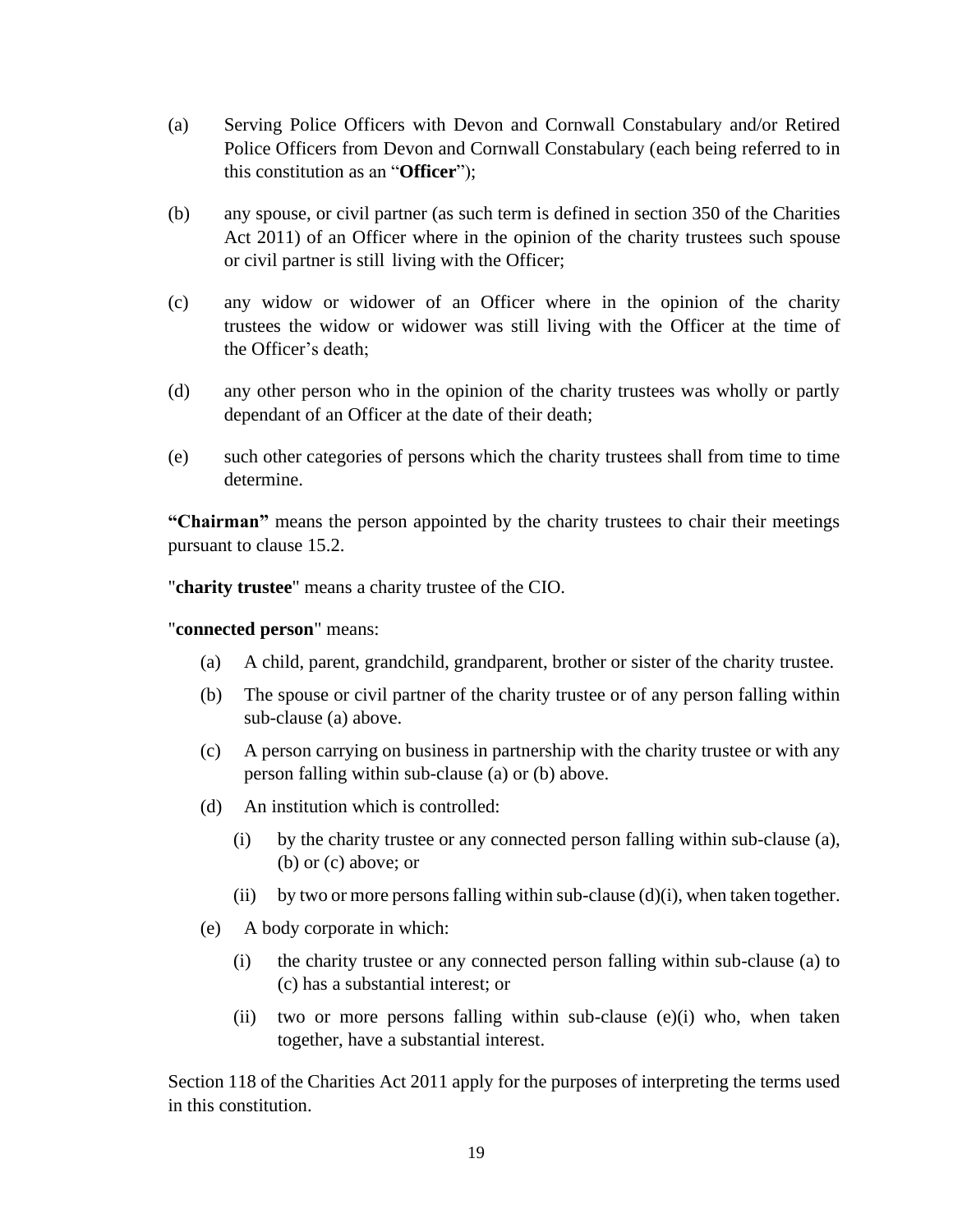The "**Communications Provisions**" means the Communications Provisions in Part 10, Chapter 4 of the General Regulations.

"**Dissolution Regulations**" means the Charitable Incorporated Organisations (Insolvency and Dissolution) Regulations 2012.

**"Fund"** means the contributory fund operated by the CIO.

"**General Regulations**" means the Charitable Incorporated Organisations (General) Regulations 2012.

A "**poll**" means a counted vote or ballot, usually (but not necessarily) in writing.

**"Officer"** shall be as defined in the definition of '**Beneficiaries**' in this clause 31.

**"Vice-Chairman"** means the person appointed by the charity trustees to chair their meetings in the absence of the Chairman pursuant to clause 15.2.